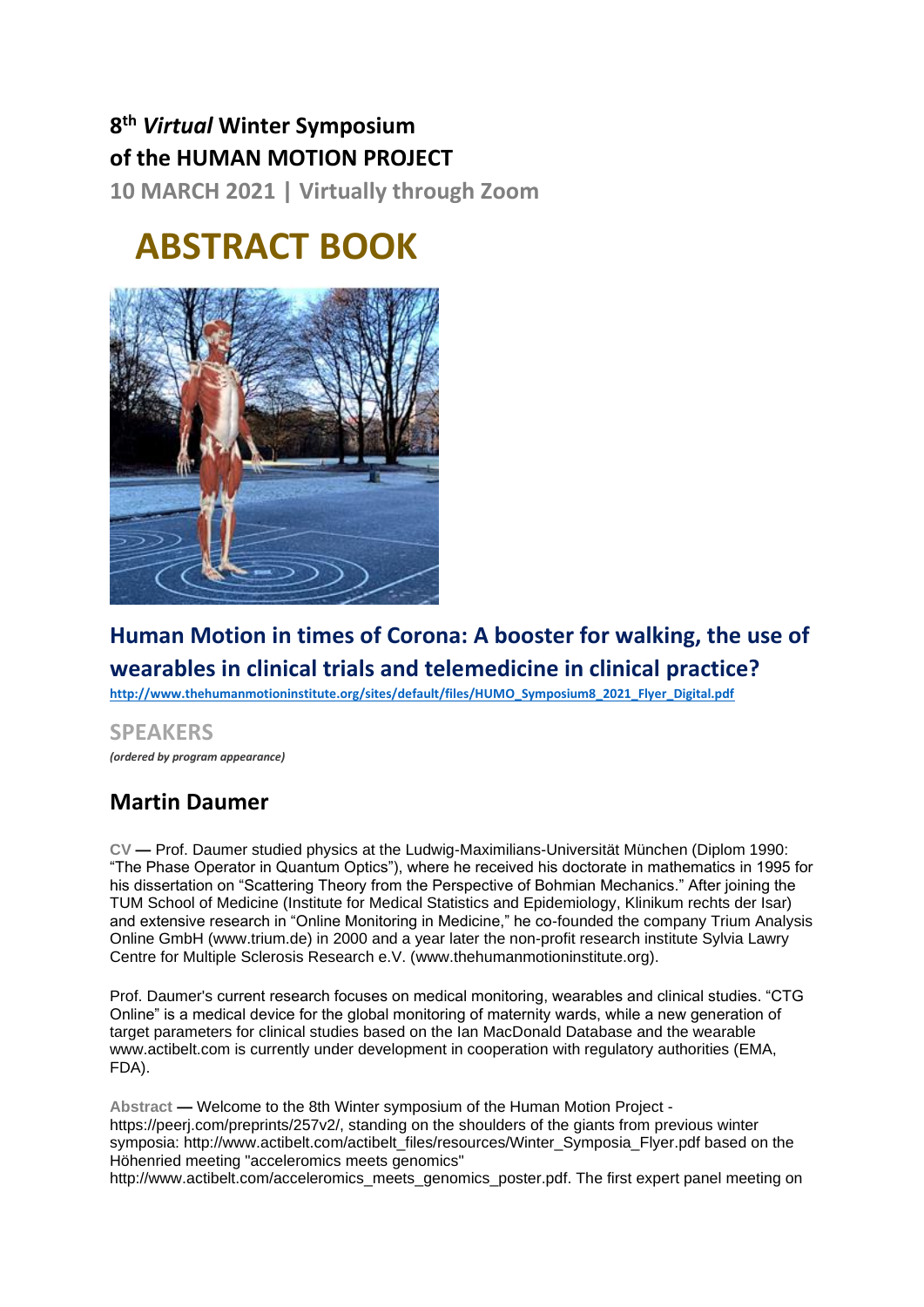#### **Shane O'Mara**

**CV —** I am Professor of Experimental Brain Research in Trinity College Dublin, and am a Principal Investigator in, and currently the Director of, the Trinity College Institute of Neuroscience and a member of the academic staff of the School of Psychology.

I was an undergraduate and postgraduate at NUI Galway (BA, MA). I undertook my doctoral work (DPhil) at the University of Oxford. I am a Fellow of Trinity College, Dublin (FTCD) and a Fellow of the Association for Psychological Science (FAPS). I was also elected a Member of the Royal Irish Academy (MRIA).

Research Focus: My research focuses on the relations between cognition, synaptic plasticity and behaviour, in the context of brain aging and depression.

Research Interests: Biology of learning and memory; mechanisms of brain repair; drug action in CNS; synaptic plasticity; visualising in vivo neuronal activity; defining distribution of bioactive agents in CNS; imaging human brain during learning and memory; models of neurodegeneration; models of secondary depression and their treatment; organic disorders of memory.

I am also interested in public policy applications and counterfactual interpretations of neuroscience. Research Support and Research Funding: My research work has been or currently is supported by the Wellcome Trust; Science Foundation Ireland; the Health Research Board; the European Commission; GlaxoSmithKline; Alkermes.

I blog shaneomara.wordpress.com, mostly on neuroscience-, psychology-, science- and public policyrelated themes (and maybe the intersection of all of these themes, but sometimes on other things entirely). I tweet at @smomara1.

<https://psyarxiv.com/au4kh/>

**Abstract —** Human walking is a socially-embedded and shaped biological adaptation: it frees our hands, make our minds mobile and is deeply health-promoting. Yet, today, physical inactivity is an unsolved, major public health problem. However, globally, tens of millions of people annually undertake ancient, significant, and enduring traditions of physiologically- and psychologically-arduous walks (pilgrimages) of days-to-weeks extent. Pilgrim walking is celebrated, discussed, and analysed in important literary, historical, and religious works as a defining human activity: one requiring weighty commitments of time, action, and belief, as well as community support. Paradoxically, human walking is most studied on treadmills, not 'in the wild'. While mechanistically vital, treadmill studies of walking cannot, in principle, address why humans walk extraordinary distances together for abstract ends, or provide the means to bring much-needed physical activity back into our everyday lives. Pilgrim walkers provide a rich 'living laboratory' bridging literary, historical, and religious inquiries, to progressive theoretical and empirical investigations of human walking serving abstract ends. Pilgrims offer advantages for causal investigations: they vary demographically, and they undertake arduous journeys on precisely-mapped routes of tracked, titrated, doses and durations on terrain of varying difficulty, allowing controlled investigations from molecular to cultural levels of analysis. Here, using a novel, naturalistic, framework, we examine how pilgrim walking might shape personal, social, and transcendental processes, revealing potential mechanisms supporting the socially-embedded body and brain in motion, and beyond, to how pilgrim walking might offer some potential solutions for physical inactivity in society at large.

#### **Jörn Rittweger**

**CV —** After graduation in medicine I was intrigued by physiology, where I spent my first years as postdoc to work on brain stem. I then moved on to study muscle-bone interactions and vibration exercise. Today my interest is musculoskeletal mechanophysiology and metabolism, and how this affects our health - with regards to space, immobilization, and training across the lifespan.

**Abstract —** Muscles are important for our health because of their size, their involvement in energy metabolism and their importance for locomotion. Adequate selection of good endpoints is crucial for the successful design of many studies. At least 8 different muscle functions can be defined, namely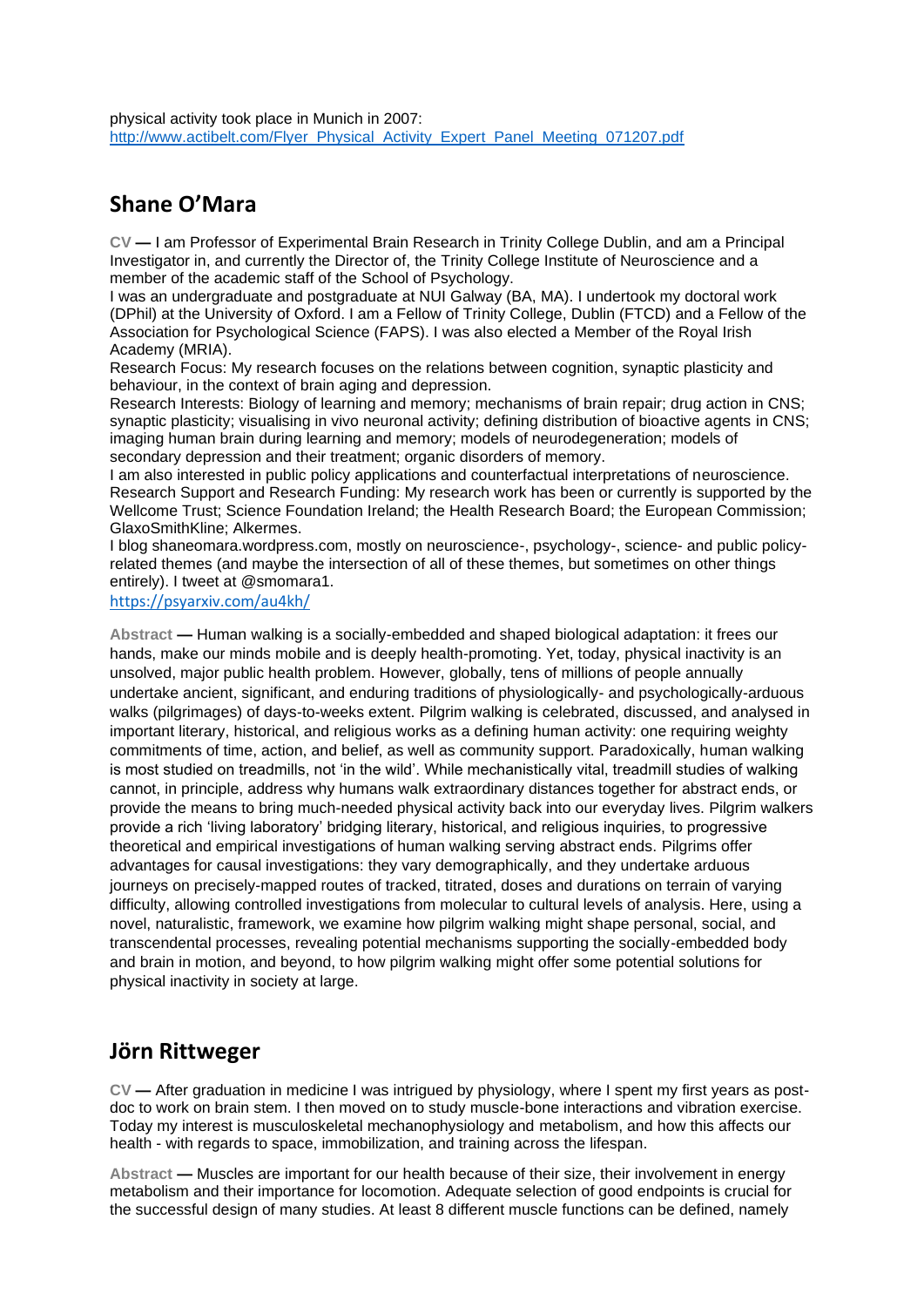the mechanical functions of force exertion, speed, power, elastic storage and braking power, the two metabolic functions of substrate uptake (e.g. carbohydrates, lipids and amino acids) substrate provision (e.g. lactate and amino acids) and secretory functions. However, specific endpoint tests have only been validated for muscle strength and power. To date, walking speed and grip strength show good predictive value for hard clinical endpoints such as disability, loss of autonomy and death. Vertical jump power also has good ecological validity and construct validity, and it shows excellent test-retest reliability, which is an important advantage in terms of study performance. Assessment of muscle mass, e.g. by magnetic resonance imaging, dual-energy X-ray absorptiometry or bioelectrical impedance, should be considered as an important secondary endpoint to increase construct validity. Other secondary endpoints should always be included if they are likely to increase the plausibility of the study outcome, and assessment of test-retest reliability at baseline is always recommended. In summary, while there are some well-established methods to assess relevant muscular endpoints, there are several important functions for which there is no standardized approach in clinical trials. This is particularly true for the metabolic functions of muscle, but also for its role in the storage and dissipation of mechanical energy.

#### **Ylva Hellsten**

**CV —** Ylva Hellsten, Department of Nutrition, Professor of Cardiovascular and Exercise Physiology Exercise and Sports, University of Copenhagen, Denmark Dr.Med.Sc from The Department of Physiology, Karolinska Institute, Stockholm, Sweden Science: My vision is to contribute with scientific knowledge that motivates people to be physically active. My mission is to provide high quality scientific knowledge on how physical inactivity and activity influences cardiovascular function. My research area is in integrative physiology with a focus on cardiovascular function and microvascular growth in skeletal muscle in health and life style related disease and the role of physical activity. Our research and methods encompass both human integrative cardiovascular regulation and detailed cellular and molecular mechanisms.

**Abstract —** It is well known that the risk of cardiovascular disease in women is delayed compared to in men. A main underlying reason is that estrogen has several protective effects on the cardiovascular system and that, first when estrogen levels fall at menopause, their risk of cardiovascular disease is markedly increased. The role of testosterone on cardiovascular function is more complex but changes in levels with age are likely to contribute to the risk of cardiovascular events with ageing. Physical activity is known to activate numerous signaling pathways which lead to protective effects on the vasculature and physical activity is overall known to have substantial positive effects on cardiovascular health. However, one caveat is that there may be a synergistic effect of sex-hormones and physical activity; in women, the loss of estrogen at menopause and in men, the age-induced decline in testosterone, may attenuate trainability. This talk briefly covers the interaction between sex-hormones and adaptations to physical activity.

#### **Peter Godsk Jørgensen**

**CV —** I am cardiology resident with a background in cardiovascular and diabetes research. My main research expertise is mainly in electrocardiography and echocardiography. Regarding the former, I have focused on the prognostic implications of electrocardiographic changes in the general population and regarding the latter, I have examined the influence of different diseases and interventions on echocardiographic parameters. These include type 2 diabetes, which is my main area of expertise, but also the general population, heart failure, pre- and postmenopausal women and, as an exciting side project, the hibernating brown bear. Also, I am interested in valvular heart disease. https://www.linkedin.com/in/peter-godsk-jørgensen-66b7439b/

[https://research.regionh.dk/en/persons/peter-godsk-joergensen\(feb67c23-5f81-4812-bb1c](https://research.regionh.dk/en/persons/peter-godsk-joergensen(feb67c23-5f81-4812-bb1c-f6a39530e048).html)[f6a39530e048\).html](https://research.regionh.dk/en/persons/peter-godsk-joergensen(feb67c23-5f81-4812-bb1c-f6a39530e048).html)

**Abstract —** During six months of annual hibernation, the brown bear undergoes unique physiological changes to adapt to decreased metabolic rate. We compared cardiac structural and functional measures of hibernating and active bears using comprehensive echocardiography. We performed echocardiography on 13 subadult free-ranging, anaesthetised Scandinavian brown bears (Ursus arctos) during late hibernation and in early summer. Mean heart rate was 26 beats per minute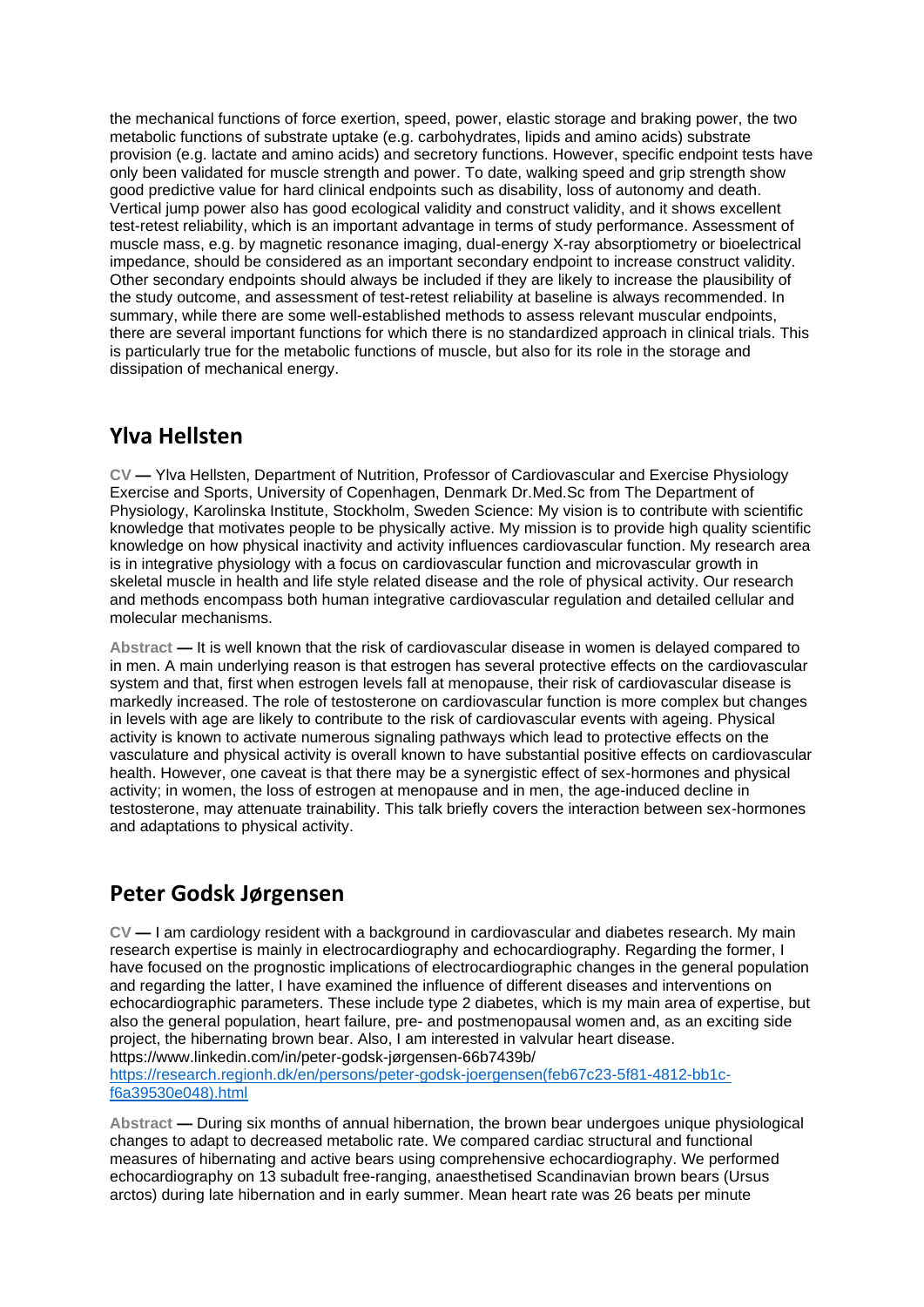(standard deviation (SD): 8) during hibernation vs 71 (SD: 14) during active state. All left ventricular (LV) systolic and diastolic measures were decreased during hibernation: mean ejection fraction: 44.2% (SD: 6.0) active state vs 34.0 (SD: 8.1) hibernation, P=0.001; global longitudinal strain: -11.2% (SD: 2.0) vs -8.8 (SD: 3.3), P=0.03; global longitudinal strain rate: -0.82 (SD: 0.15) vs -0.41 (SD: 0.18), P<0.001; septal e': 9.8 cm/s (SD: 1.8) vs 5.2 (SD: 2.7), P<0.001. In general, measures of total myocardial motion (ejection fraction and global longitudinal strain) were decreased to a lesser extent than measures of myocardial velocities. In the hibernating brown bear, cardiac adaptation included decreased functional measures, primarily measures of myocardial velocities, but was not associated with cardiac atrophy. Understanding the mechanisms of these adaptations could provide pathophysiological insight of human pathological conditions such as heart failure.

#### **Marcin Mider**

**CV —** Professional Experience (Oct 2020–Present) Senior Software Developer/Engineer, Trium Analysis Online GmbH (Oct 2019–Sep 2020) Postdoctoral researcher at Max Planck Institute for Mathematics in the Sciences, Leipzig Education (Oct 2015–Sep 2019) PhD in Statistics (CDT OxWaSP), University of Warwick, UK (Oct 2015–Sep 2016) PhD Foundation year (CDT OxWaSP), University of Oxford, UK (Oct 2011–Jul 2015) Bachelor of Science, Master of Mathematics, Operational Research, Statistics and Economics, University of Warwick, UK Other (Feb 2018—Apr 2018) Visiting researcher at the Department of Mathematics, University of Copenhagen, Denmark

**Abstract —** In view of the growing awareness and concerns about data protection and introduction of regulations such as GDPR or CCPA, the topics of data privacy and anonymity are becoming more relevant then ever. For a business that produces devices that track human motion—often in a medical setting—and analyses the collected data, it is, unsurprisingly, a very complex issue and, if not approached with care, many mistakes can be made along the way. How can one make sure that collected data do not undermine patients' anonymity? How to utilize new technologies and add more sensors to the devices without breaching privacy regulations? One of the core principle of the actibelt platform is and has always been "privacy by design", so these and similar complex questions need to be addressed on a daily basis at Trium. In this talk I will discuss a problem of relative position tracking with RCT3 devices and explain how the pursuit of improved data collection methods needs to be carefully balanced with the concerns for data privacy.

#### **Jan-Patrick Stellmann**

**CV —** Since 09/2019 MCU-PH / Assistant Professor at the Centre for Metabolic Exploration by Magnetic Resonance (CEMEREM), Center for Biological and Medical Magnetic Resonance (CRMBM), Aix Marseille University and at the Department of Diagnostic and Interventional Neuroradiology, Hospital de la Timone, APHM, Marseille 10/17-08/19 Senior physician in the Department of Neurology at the University of Hamburg, and head of the Imaging Research Group at the Institute of Neuroimmunology and Multiple Sclerosis (INIMS), Germany 09/16-09/17 DFG research year at CRMBM-CEMEREM, Aix-Marseille University 01/10-08/16 Neurologist and research fellow Department of Neurology and Institute of Neuroimmunology and Multiple Sclerosis (INIMS), University Hamburg 09/2011 Thesis: "Life and Work of the Neuropathologist Hermann Josephy (1887-1960): Including an introduction to the History of Neuropatholgy in Germany", University of Hamburg, Germany 12/2010 Certified neurologist, Hamburg, Germany

**Abstract —** Primary-progressive MS (PPMS) is considered to be the MS patient group with the fastest disease progression but individual diseases courses show a high heterogeneity. Conceptually, PPMS is the most promising MS patient group to study and develop new outcomes for disability progression in MS. Based on this assumption, the INIMS started in 2012 recruiting a cohort of primary progressive MS patients undergoing a multidimensional assessment on a yearly basis for up to 5 years. Annual assessments include MRI and standard disability outcomes: MSFC and EDSS. Moreover, participants undergo 7 days of real-life accereometry and perform additional mobility and walking assessments, a computer-adaptive test of contrast vision, a short neuropsychological assessment and several patient reported outcomes. By February 2021, we recruited 99 patients, 68 completed the first year and 37 subjects completed already five years of follow-up. Here we will provide an overview of first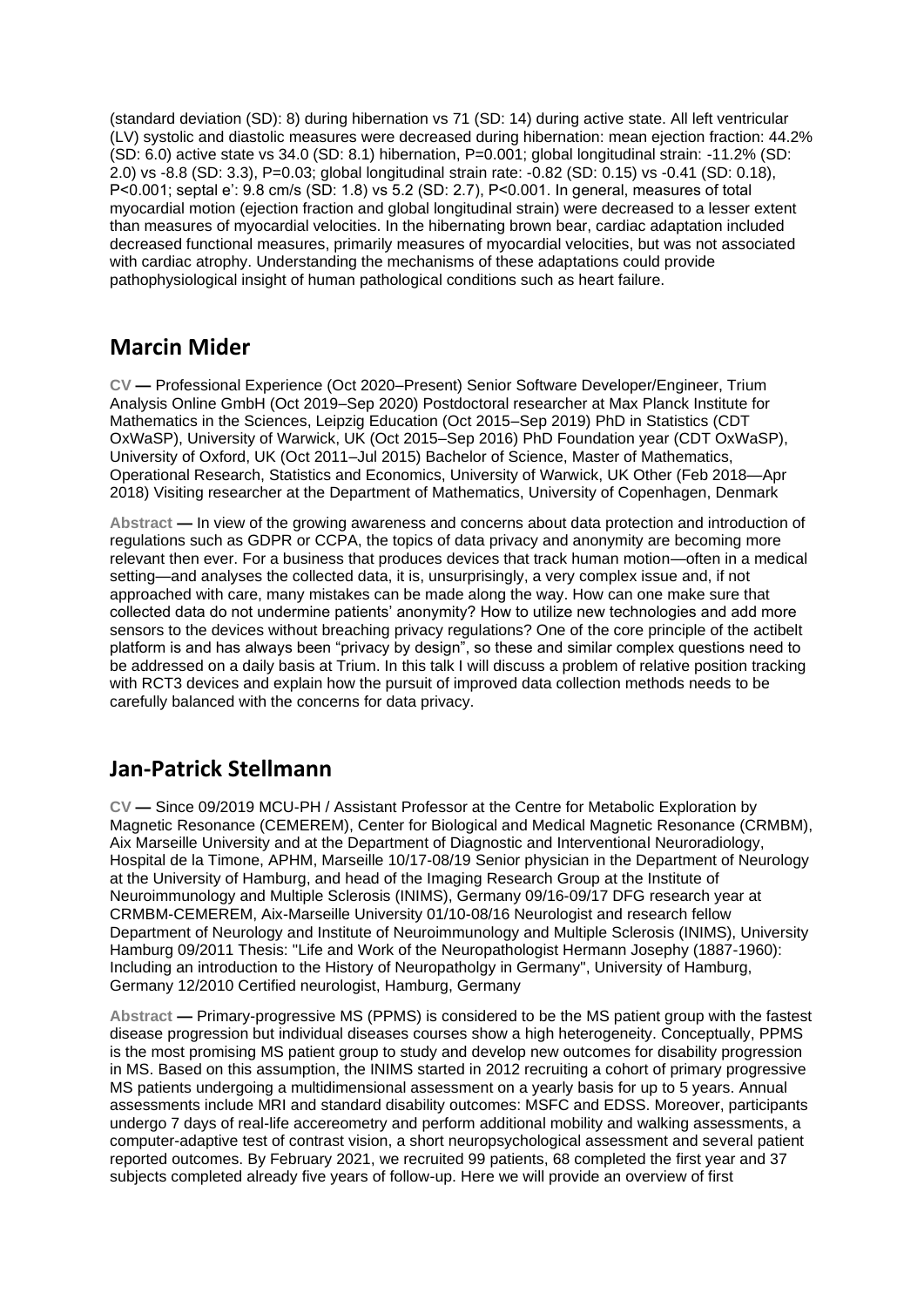longitudinal analyses and preliminary results covering neurodegeneration and progression in PPMS from real-life mobility to different imaging modalities.

#### **Adam Cohen**

**CV —** Physician with clinical attachment in nephrology. Emeritus Professor of Clinical Pharmacology Leiden University Medical Centre. Previously Vice-Chairman of the NL Trial Competent Authroity and Central Ethics Committee. Emeritus Editor-in Chief British Journal of Clinical Pharmacology. Currently consultant to biotech and device industry and to investors and active in media and scientific publication and active amateur musician.

**Abstract —** The concept of value-based medicine requires evaluation of health care interventions with methodology that indicates the value tot the patient. The current trials often rely upon 'hard' endpoints that are easy to measure like mortality. Whilst prevention of this obviously has value to most patients, there is more to be measured. This often involves new technology that requires validation. But what is this and how should it be done?

#### **Olav Bjørn Petersen**

**CV —** Clinical Professor, MD, PhD in fetal medicine and therapy at Copenhagen University Hospital, Rigshospitalet and University of Copenhagen, Denmark Research interest: Maternal & fetal medicine, translational research in Fetal Medicine, Genetics and Anthropology. Development, implementation and evaluation of telemedicine and home-monitoring of women with pregnancy complications. Author/co-author of 116 peer-reviewed scientific papers, 72 abstracts/posters and 8 book chapters. Hindex: 28 Link to full CV:<https://www.dropbox.com/s/6igoqlo9f7uw7d1/OBP-CV-Public.docx?dl=0>

**Abstract —** With hospital resources, staff and number of beds being challenged by demographics and the constant increasing age of our population, and recently the Covid-19 pandemic, telemedicine and home/remote monitoring has received increasing interest. Women with pregnancy-complications is a special group, where young and normally healthy persons are hospitalized - sometimes for weeks and months, to enable safe surveillance of maternal and fetal health, but at the cost of often major and negative impact on family and personal life. At Aarhus University Hospital we developed an open source mobile device platform for home/remote monitoring of these women and their unborn child. To enable the mother to perform safe and thorough monitoring of her own and the unborn child's health, to support empowerment and ability to regain some control over own life Our experience and results of home-monitoring of 400 women with pregnancy complications will be presented

#### **Vasileios Exadaktylos**

**CV —** Vasileios Exadaktylos has been working since 2007 in the field of analysis of bioresponses using technology. He has held both academic and industrial positions leading to an output of more than 40 peer reviewed journal publications and 5 patents. Since 2019, he is the Product Manager Trial@Home at CHDR working on the creation of a platform that allows validated and reliable collection and interpretation of data using digital technologies to complement clinical trials with realworld information.

**Abstract —** Pediatric clinical trials are generally conducted in hospitals and study data is collected during visits in predefined time intervals. These visits capture no more than a snapshot of the burden of disease. Additional visits and invasive measurements are not possible because of the increase of the burden for subjects. In the case of pediatric pulmonary infections, information about physical activity, pulmonary function and patient reported outcomes collected via the CHDR Trial@home platform, could provide a more reliable overview of the burden of disease. This would allow for future interventional trials to be conducted completely at home. The aim of this study was to investigate the feasibility of digital technologies in pediatric trials and their ability to be used as indicators of disease severity and recovery.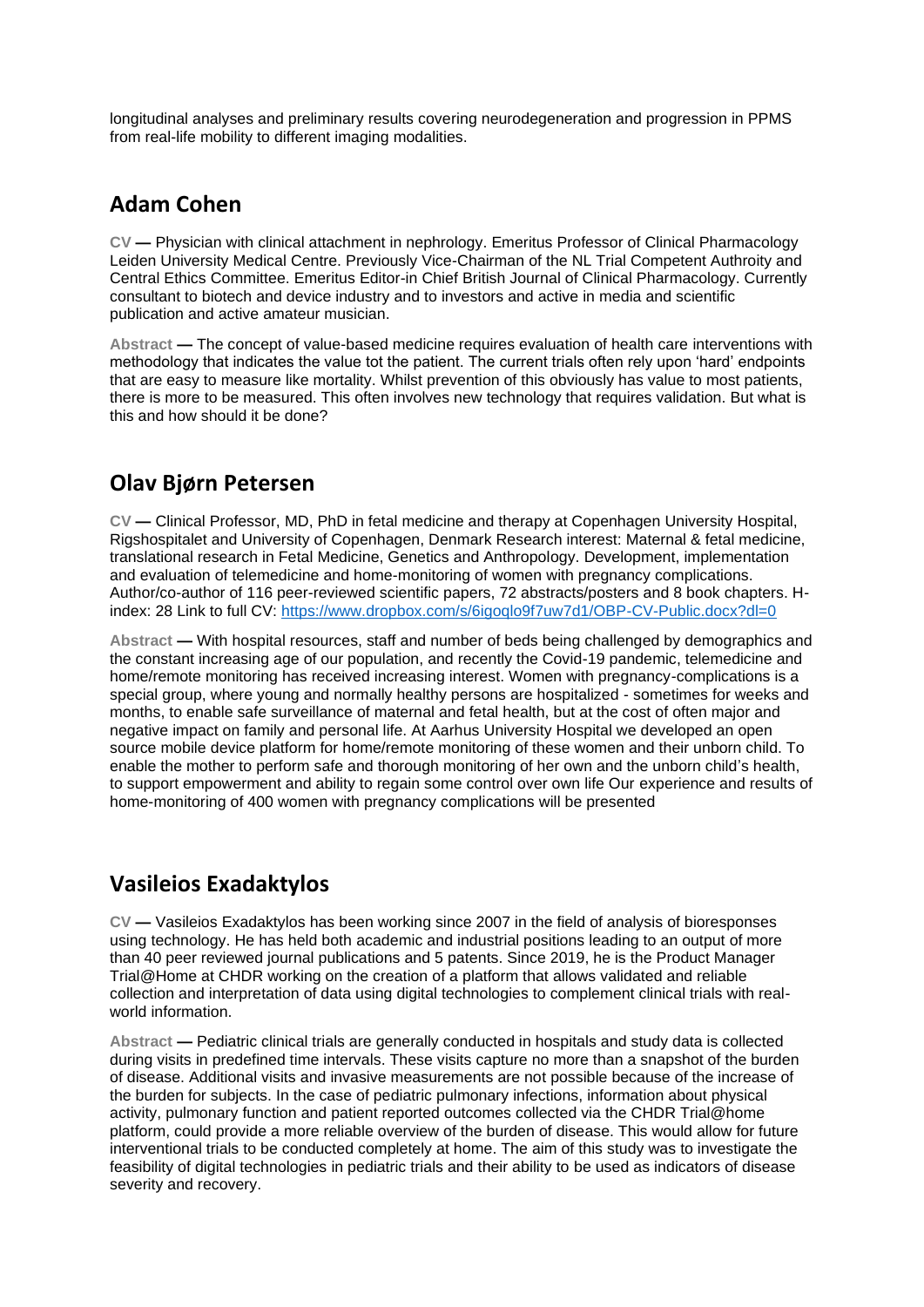### **Marcello Grassi**

**CV —** Background in Sport Science and human bio-mechanics. Currently working on a PhD on the methodological aspects of using actibelt to quantify human motion.

**Abstract —** Aims: To assess children's acceptance to wear a 3D-accelerometer which is attached to the waist under real-world conditions, and also to compare gait speed during supervised testing with the non-supervised gait speed in every-day life. Methods: In a controlled observational, cross sectional study thirty subjects with cerebral palsy (CP), with level I&II of the Gross Motor Function Classification System (GMFCS) and 30 healthy control children (Ctrl), aged 3–12 years, were asked to perform a 1 min-walking test (1 mwt) under laboratory conditions, and to wear an accelerometric device for a 1 week wearing home measurement (1 WHM). Acceptance was measured via wearing time, and by a questionnaire in which subjects rated restrictions in their daily living and wearing comfort. In addition, validity of 3D-accelerometric gait speed was checked through gold standard assessment of gait speed with a mobile perambulator. Results: Wearing time amounted to 10.3 (SD 3.4) hours per day, which was comparable between groups (T = 1.10,  $\overline{P}$  = 0.3). Mode for wearing comfort ICP 1, Range (1.4), Ctrl 1, Range (1,6)] and restriction of daily living [CP 1, Range (1,3), Ctrl 1, Range (1,4)] was comparable between groups. Under laboratory conditions, Ctrl walked faster in the 1 mwt than CP (Ctrl 1.72  $\pm$  0.29 m/s, CP 1.48  $\pm$  0.41 m/s, P = 0.018). Similarly, a statistically significant difference was found when comparing real-world walking speed and laboratory walking speed (CP: 1 mwt 1.48  $\pm$ 0.41 m/s, 1 WHM  $0.89 \pm 0.09$  m/s, P = 0.012; Ctrl: 1mwt 1.72  $\pm$  0.29, 1 WHM 0.97  $\pm$  0.06, P < 0.001). Conclusion: 3D-accelerometry is well-enough accepted in a pediatric population of patients with CP and a Ctrl group to allow valid assessments. Assessment outside the laboratory environment yields information about real world activity that was not captured by routine clinical tests. This suggests that assessment of habitual activities by wearable devices reflects the functioning of children in their home environment. This novel information constitutes an important goal for rehabilitation medicine. The study is registered at the German Register of Clinical Trials with the title "Acceptance and Validity of 3D Accelerometric Gait Analysis in Pediatric Patients" (AVAPed; DRKS00011919).

#### **Isabella Wiedmann**

#### **CV —** <https://orcid.org/0000-0002-9780-2688>

**Abstract —** Background: Successful rehabilitation enables patients to perform activities of daily living (ADL) in their own home setting. Therefore, to monitor the success of rehabilitation will ultimately require assessments in the patient's home setting. In this respect, there is an obvious knowledge gap, as rehabilitation success is typically assessed in a clinical setting, which can only indirectly reflect the patients' functioning in their free-living environment. Children often have more difficulties in following verbal test instructions. It is therefore advisable in pediatrics to acquire information in an intuitive or implicit way. In the context of gait analysis, this could occur through 3D-accelerometric assessments of gait speed. Aims: To assess children's acceptance to wear a 3D-accelerometer which is attached to the waist under real-world conditions, and also to compare gait speed during supervised testing with the non-supervised gait speed in every-day life. Methods: In a controlled observational, cross sectional study thirty subjects with cerebral palsy (CP), with level I&II of the Gross Motor Function Classification System (GMFCS) and 30 healthy control children (Ctrl), aged 3–12 years, were asked to perform a 1 min-walking test (1 mwt) under laboratory conditions, and to wear an accelerometric device for a 1 week wearing home measurement (1 WHM). Acceptance was measured via wearing time, and by a questionnaire in which subjects rated restrictions in their daily living and wearing comfort. In addition, validity of 3D-accelerometric gait speed was checked through gold standard assessment of gait speed with a mobile perambulator. Results: Wearing time amounted to 10.3 (SD 3.4) hours per day, which was comparable between groups (T = 1.10, P = 0.3). Mode for wearing comfort [CP 1, Range  $(1,4)$ , Ctrl 1, Range (1,6)] and restriction of daily living [CP 1, Range (1,3), Ctrl 1, Range (1,4)] was comparable between groups. Under laboratory conditions, Ctrl walked faster in the 1 mwt than CP (Ctrl 1.72  $\pm$  0.29 m/s, CP 1.48  $\pm$  0.41 m/s, P = 0.018). Similarly, a statistically significant difference was found when comparing real-world walking speed and laboratory walking speed (CP: 1 mwt 1.48  $\pm$ 0.41 m/s, 1 WHM  $0.89 \pm 0.09$  m/s, P = 0.012; Ctrl: 1mwt  $1.72 \pm 0.29$ , 1 WHM  $0.97 \pm 0.06$ , P < 0.001). Conclusion: 3D-accelerometry is well-enough accepted in a pediatric population of patients with CP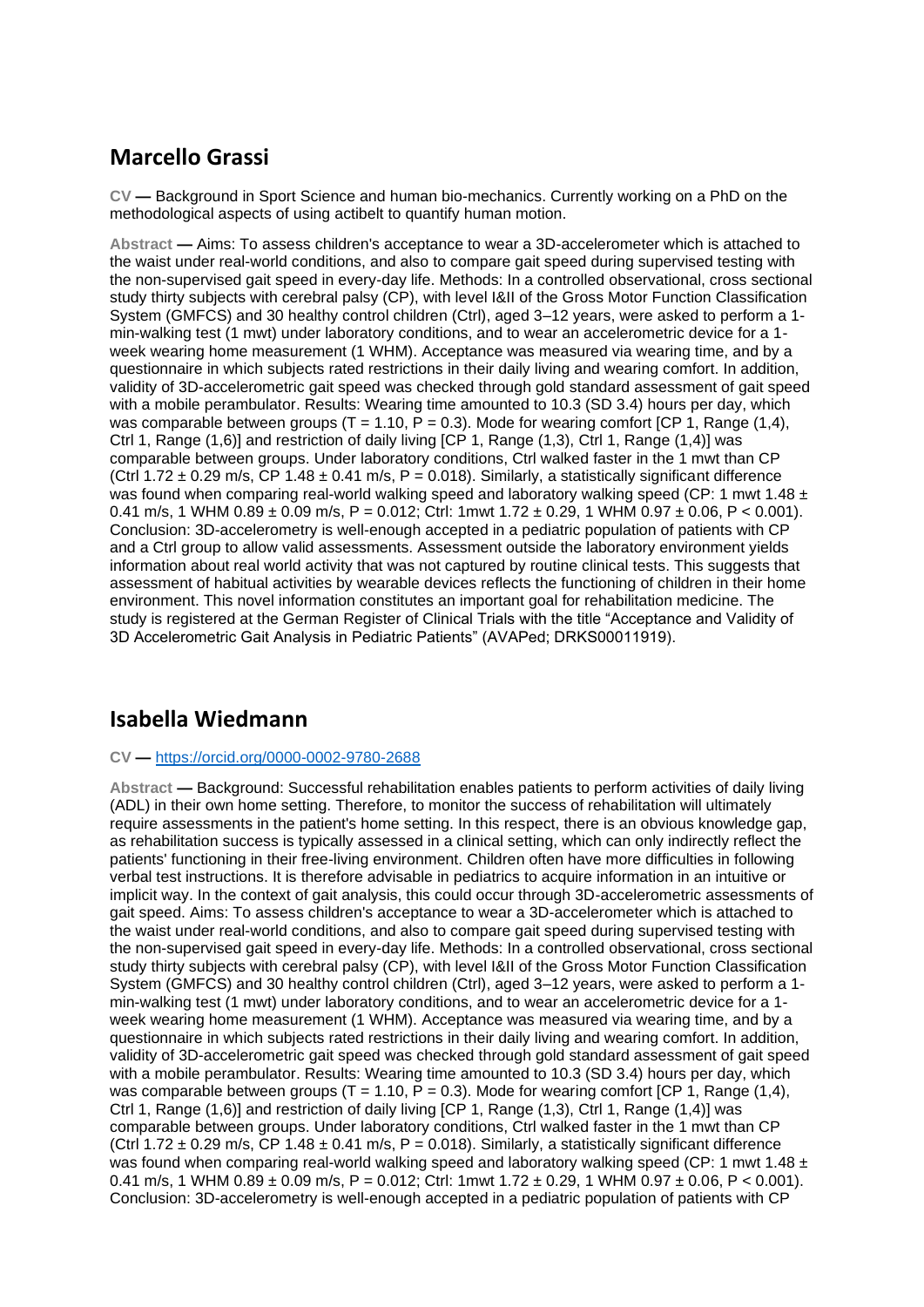and a Ctrl group to allow valid assessments. Assessment outside the laboratory environment yields information about real world activity that was not captured by routine clinical tests. This suggests that assessment of habitual activities by wearable devices reflects the functioning of children in their home environment. This novel information constitutes an important goal for rehabilitation medicine. The study is registered at the German Register of Clinical Trials with the title "Acceptance and Validity of 3D Accelerometric Gait Analysis in Pediatric Patients" (AVAPed; DRKS00011919).

#### **Daniel Rückert**

**CV —** Professor Rückert's (\*1969) field of research is the area of Artificial Intelligence (AI) and Machine Learning and their application to medicine and healthcare. His research focuses on (1) the development of innovative algorithms for biomedical image acquisition, image analysis and image interpretation – especially in the areas of image reconstruction, registration, segmentation, traching and modelling; (2) AI for extracting clinically useful information from biomedical images – especially for computer-assisted diagnosis and prognosis. Since 2020, Daniel Rückert is Alexander von Humboldt Professor for AI in Medicine and Healthcare at the Technical University of Munich. He is also a Professor at Imperial College London. He gained a MSc from Technical University Berlin in 1993, a PhD from Imperial College in 1997, followed by a post-doc at King's College London. In 1999 he joined Imperial College as a Lecturer, becoming Senior Lecturer in 2003 and full Professor in 2005. From 2016 to 2020 he served as Head of the Department of Computing at Imperial College. https://www.professoren.tum.de/en/rueckert-daniel

**Abstract —** The talk will focus on the use of deep learning techniques for the discovery and quantification of clinically useful information from medical images. More specifically, we will describe how deep learning can be used for the reconstruction of medical images from undersampled data, image super-resolution, image segmentation and image classification. It will also show the clinical utility of applications of deep learning for the interpretation of medical images in applications. Finally, it will be discussed how deep learning may change the future of medical imaging.

#### **Morten Kyng**

**CV —** Dr.scient. Morten Kyng is professor of pervasive computing at Aarhus University and scientific lead for Health IT at The Alexandra Institute. He has been director of the Danish National Centre for IT-research and together with the late Kristen Nygaard from Norway and Pelle Ehn from Sweden Morten has lead the development of the Scandinavian school of participatory design which has set the agenda for vast body of international research. In recognition of this work Morten was in 2001, as the first European, appointed to the ACM CHI Academy for leadership in the field of computer-human interaction. He is currently doing cross-disciplinary research within healthcare and welfare. He also works on experimental systems development, software ecosystems, open source software, microservice architectures and IT infrastructure.

**Abstract —** Telehealth systems both support and limits treatment regimes and more broadly human activity. Thus they should be grounded in a deep understanding of both treatment regimes and the surrounding activity and they should be able to develop together with the treatment they support as improved understanding paves the way for better treatment. In this talk we sketch a microservicebased alternative to monolithic health IT systems. The alternative supports co-creation involving health professionals, patients and IT professionals as well as ongoing improvements where new insight is easily implemented and deployed as new microservices.

#### **Klaus Diepold**

**CV —** Klaus Diepold is Professor for Data Processing at the Department of Electrical & Computer Engineering, Technische Universität München (TUM), Germany. Before the start of his academic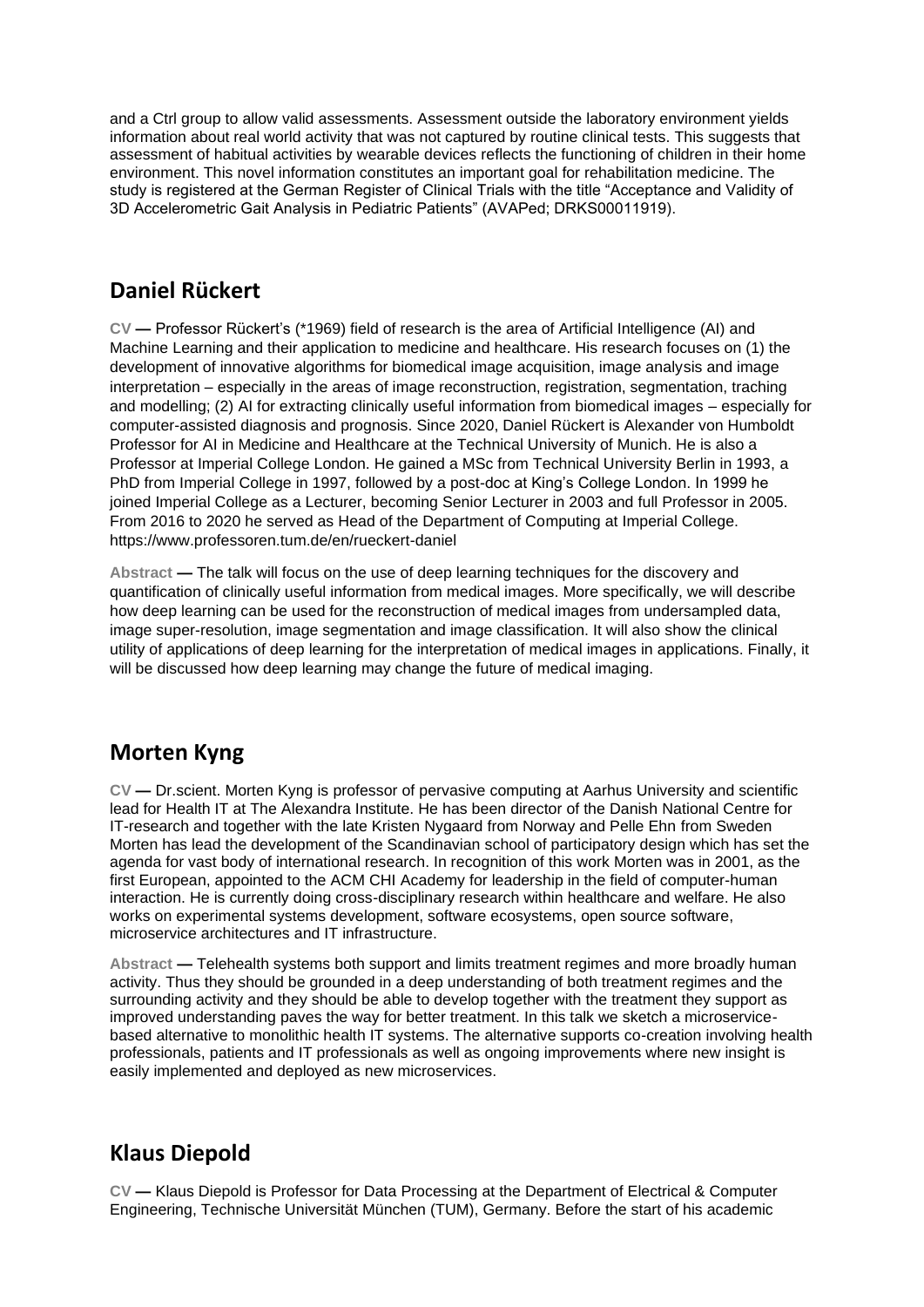career at TUM in 2002 he spent more than ten years in the media industry as a researcher, manager and entrepreneur. During that time, he has been actively involved in MPEG standardization (compression of AV-data). His main research interests are in multimedia signal processing, machine learning and machine intelligence for robotics. His entrepreneurial origins are still active as a board member of the Center for Digital Technology and Management (CDTM), where he engages in training innovators of the future. He also supports student-driven high-tech start-ups. He is a Fellow for Innovation in University Education by the Stifterverband, where he lives out his passion for innovating university education. He holds a Dr.-Ing. degree from TUM.

#### **Michael Zwick**

**CV —** Michael Zwick is a lecturer for Programming and Computer Science at the Department of Electrical & Computer Engineering, Technische Universität München (TUM). He is member of the faculty council and speaker of the scientific staff. He is currently involved in the TUM migration from departments to schools, focusing on the digitalisation of management and teaching. His research interests are in the area of processor design, the hardware software interface and processor architectures for machine learning. He holds a Dr.-Ing. degree from TUM.

Abstract — The pandemic has forced all educational institutions to fundamentally change the way how they educate and train young people. On the surface, this is accomplished by adopting various forms of information infrastructure, e.g., to deliver live lectures or pre-recorded videos to the students. However, reformatting traditional forms of frontal teaching and learning to use in distance learning frameworks is only part of the story. New channels of delivering education also offer new opportunities and entirely new formats for education, which educators, as well as learners need to explore to find new and effective ways of communicating effectively. Of course, this also has a technical side, as we all experience these days. It takes some effort, patience and ingenuity to devise new tools and methods to innovate teaching into the 21st century.

#### **Markus Walther**

**CV —** Prof. Dr. med. Markus Walther is Head of the Department of Foot and Ankle Surgery at the Orthopaedic Hospital Munich Harlaching and Medical Director of Schön Klinik München Harlaching and FIFA Medical Centre Munich. He has published over 50 papers on sports medicine, foot and ankle surgery, hospital management, and he has received multiple scientific awards, including the Arthur-Vick-Award, the DEGUM-Award, and the Michael-Jaeger-Award. Prof. Walther was a member of the board of the Society of Orthopaedic Sports Medicine for several years. He was an International Fellow of the American Foot and Ankle Society (AOFAS) and is an active member of the German, the European, the American, and the International Foot and Ankle Society. He is also a member of GRECMIP/MIFAS (Minimally Invasive Foot and Ankle Surgery Society) and the ICRS (International Cartilage Repair Society). He is Professor for Orthopaedic Surgery at the University of Wuerzburg, Germany, and is ranked as one of the top foot and ankle specialists in the country. 2018 to 2020, he was honored as Visiting Professor by the Peking University People's Hospital and the Foshan TCM University Hospital in China.

**Abstract —** The last 12 months have affected all of our lives more than most of us ever had expected. Maybe some who have attended epidemiology lectures might have anticipated what was about to come when they heard about the new wireless in China in January 2020. But life goes on, and patients are getting injured independent of infection rates. Running one of the largest orthopedic hospitals in Germany, the talk will deal with the significant challenges of treating musculoskeletal diseases during the pandemic. We had to deal with the problem the trauma cannot be planned, and lockdown is not a concept. Patients come when they get injured or when they are in pain. Treating those patients during the pandemic, you have to face the following tasks: 1) Prevent your staff from getting infected. 2) Prevent your patient from getting infected. 3) Identify infected patients and get them as safe as possible through the treatment process. Many employees have been scared by the news of seeing overcrowded hospitals, especially in Italy and France. Hardly anybody was prepared to deal with the situation that we are no longer able to provide every patient the amount of medical care appropriate for his disease. Especially in the very beginning, every patient was considered a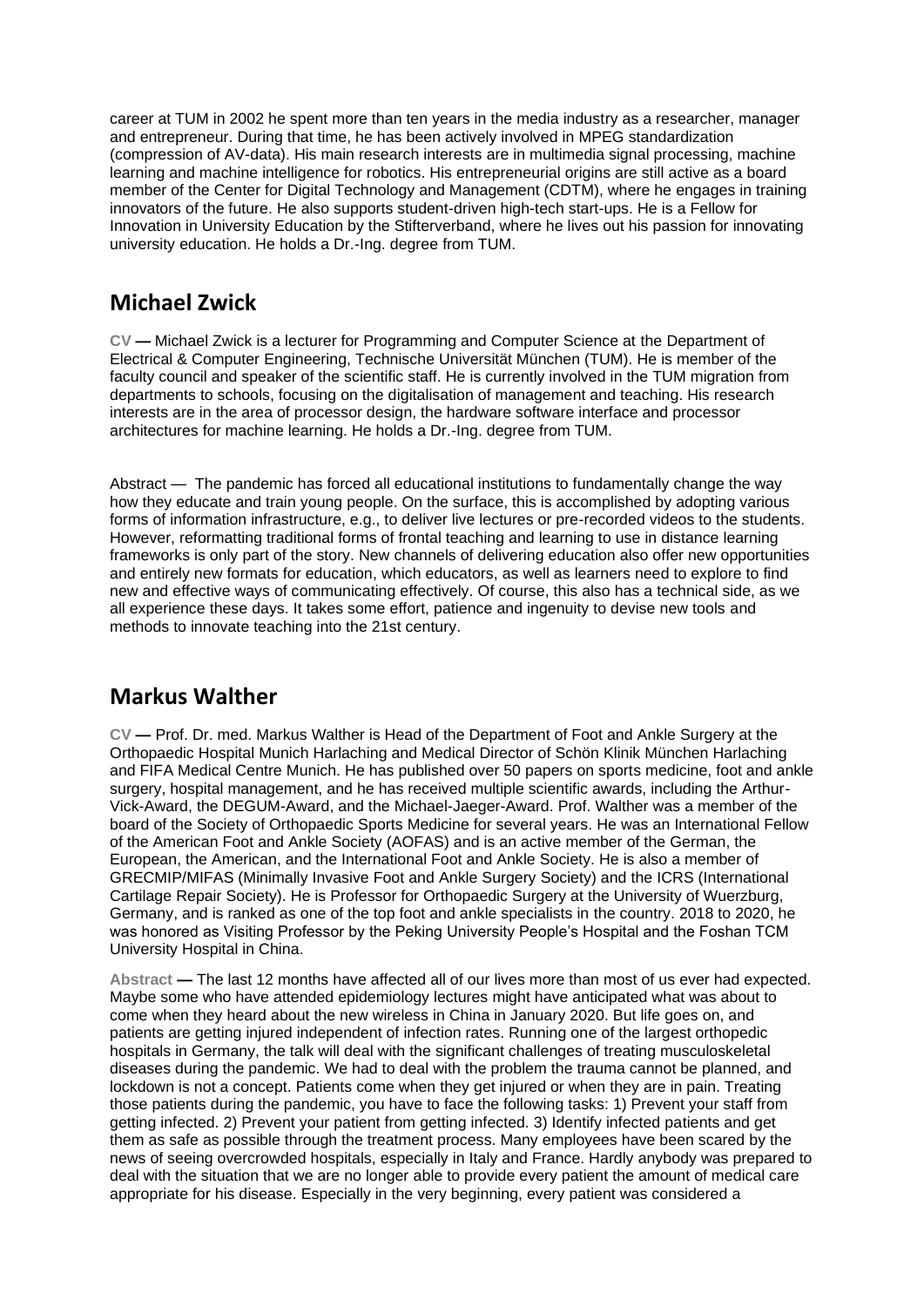substantial threat to any employee's health. The need for personal protection devices was high. In the beginning, it wasn't easy to get face shields, masks, or protection cloths. We had only limited test capacity during the first months, and only patients with significant Covid symptoms qualified for PCR testing. The major challenge was to separate any potentially infected patients from others. Death rates in Covid patients needing general anesthesia have been reported to be more than 50%. That means that the Covid infection acquired before orthopedic surgery would be a life-threatening disease. We have separated the hospital into areas. We had areas for non-Covid patients, areas for potentially infected patients, and areas for Covid patients. The pathways of those patients should never cross. We had hardly any transmissions in the hospital. That includes patients as well as employees. But that was also the confirmation that the concept of distance, wearing a mask, and necessary hygienic behavior significantly reduces the risk of Covid infection. Meanwhile, we have established a security concept for patients and employees. Every inpatient and every patient having any surgery needs a negative PCR test not older than two days. Depending on the risk of exposure, employees are tested once a week or every second week for the potential, undiscovered Covid infection. All patients have to wear medical masks, as well as the employees. Currently, I'm a hundred percent convinced that the hospital is one of the safest places in Munich. Especially compared to public transport, public places, or many homes, where people meet like Covid doesn't exist.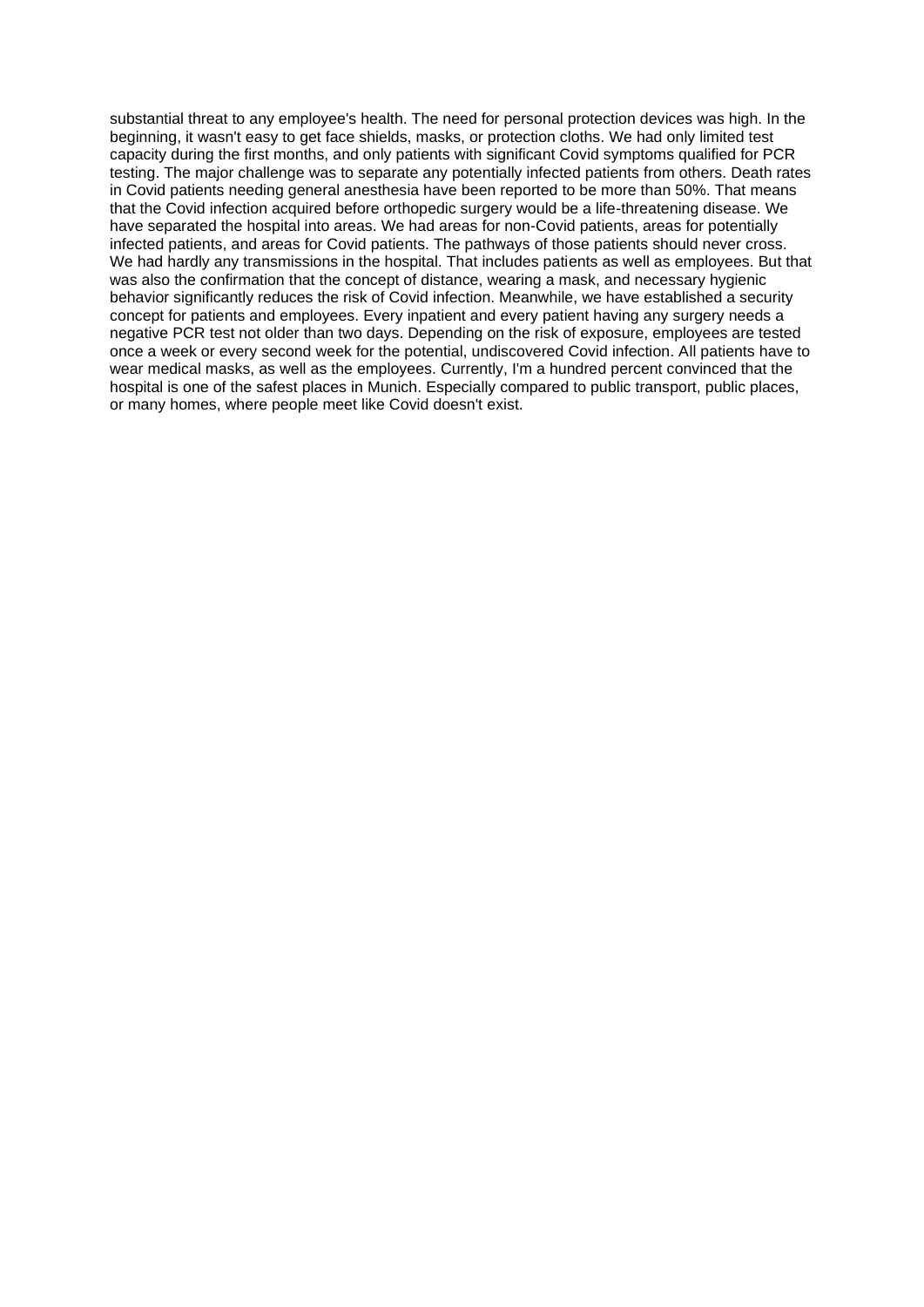#### **Student presentations of the TUM lecture Clinical Applications of Computational Medicine (CACOM)**

"Analysis of the flexible strip flexeal"

**CV —** Helga Ritzl (Hungarian), TUM Master Electrical Engineering, 1st Semester, Bachelor in Electrical Engineering Dennis Gölitz (German), TUM Master Electrical Engeering, 3rd Semester, Bachelor in Electrical **Engineering** Franziska Stöckeler (German), TUM Master Electrical Engineering, 2nd Semester, Bachelor in Electrical Engineering Samira Balbach (German), TUM Master Electrical Engineering, 1st Semester, Bachelor in Electrical Engineering Jakob Pfohl (German), TUM Master Electrical Engineering , 3rd Semester, Bachelor in Electrical Engineering

**Abstract —** flexeal is a self-adhesive, reusable, flexible strip that is used to better fix a mouth-nose covering. Its usage offers advantages like a better mouth and nose protection, higher comfort. It is reusable, washable and it stops glasses from steaming up. During the project, we built a website, designed, and conducted a survey, and used our acquired knowledge to improve the flexeal strips. In addition we have made videos that illustrate these advantages and simplify the use of flexeal.

"Development of a DIY air purifier for reducing the risk of coronavirus transmission in a low and high budget version"

**CV —** Leon Mayer (German), TUM Electrical Engineering, 1. Semester Master, Bachelor in Electrical **Engineering** 

Claudia Hofmann (German), TUM Electrical Engineering, 2. Semester Master, Bachelor in Biomedical Engineering)

**Abstract —** During the ongoing coronavirus crisis, affordable and easy-to-implement mitigation methods have come into focus. While social distancing and masks have gotten lots of publicity and play an important part, other methods to reduce the transmission risk should not be neglected.

In this project, starting from easily and cheaply available materials, an air purifier was built which combines a simple home fan with low-cost filter elements. Two different versions were constructed and compared to both a professional air purifier and a no-filter control experiment by measuring the reduction in PM2.5 and PM10 particles in the air. Also, the airflows and pressure differences generated by the filters were investigated. The testing and research show that the models were easily able to outperform the control tests, even though they could not match the professional purifier. Overall, the DIY air filters are a promising approach to reducing the coronavirus transmission risk, especially when more sophisticated measures are not available, and should be investigated further.

"Gait: a new fingerprint?"

**CV —** Aydin Uzun, (Turkish), TUM electrical engineering, 2nd semester, Bachelor in Electrical & Electronic Engineering and Mathematics

Oussama Skhiri (Tunisian), TUM electrical engineering, 3rd semester, Bachelor in Electrical Engineering

**Abstract —** Gait refers to a person's manner of walking and it is one of the many physical traits that can be used to identify an individual. The scientific literature on gait analysis for human recognition has grown dramatically recently. The modalities for gait analysis include computer vision-based, pressure-based and accelerometer-based methods. In our work, we used the actibelt device -a hightech 3D-accelerometer hidden in a belt buckle- from Trium Analysis Online GmbH which is currently used to evaluate the changes in real-world walking speeds in patients with multiple sclerosis. After collecting the accelerometer data, we plotted the result of averaging multiple steps taken by different individuals and from different measurements. As acceleration information is a direct function of the combined forces and masses involved in gait generation, we tried to interpret this dynamic information